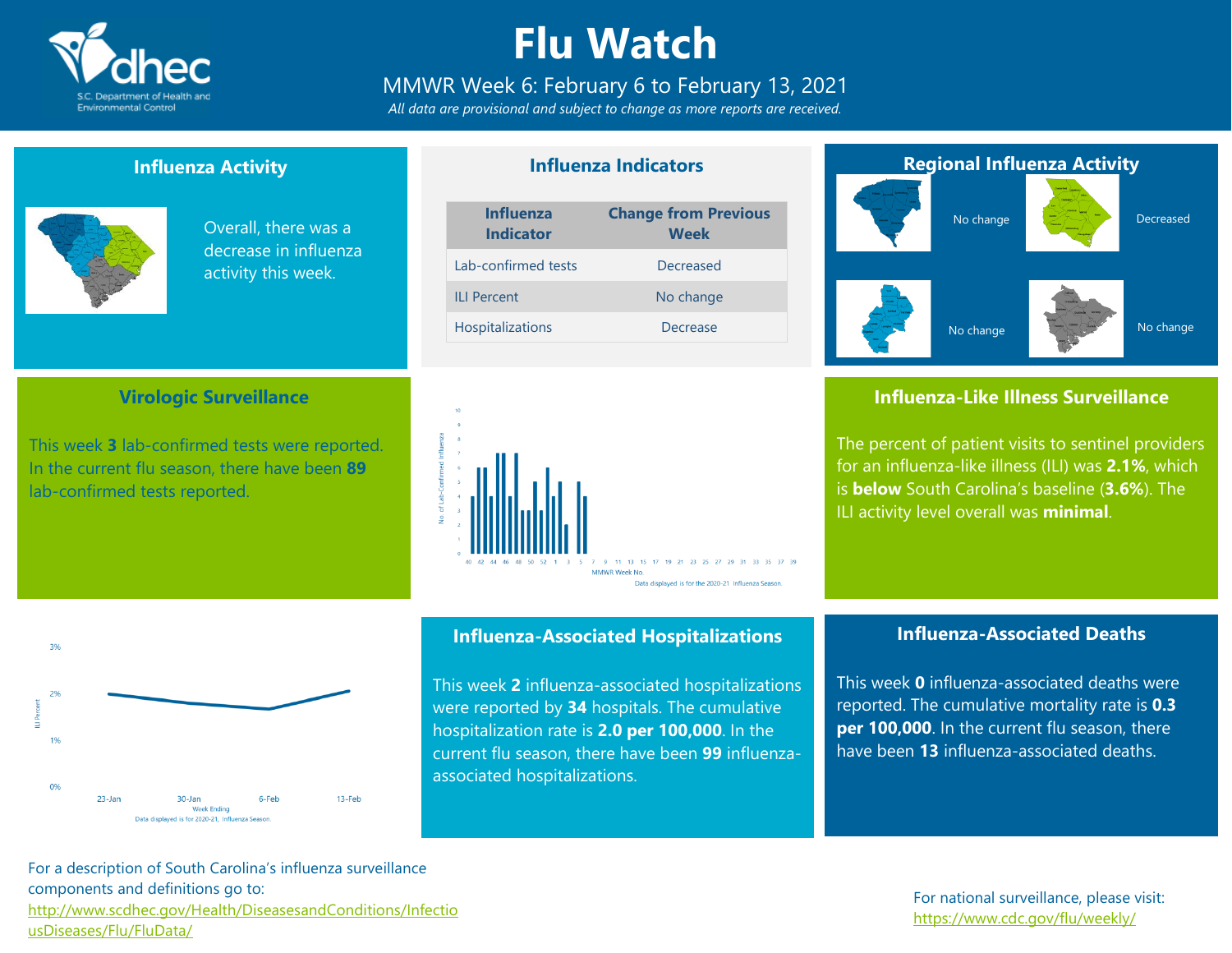# **Influenza Activity\***

**In the 4 Public Health Regions, activity showed**



\* Indicators for assessing influenza activity include: lab-confirmed tests, ILI percent, and hospitalizations.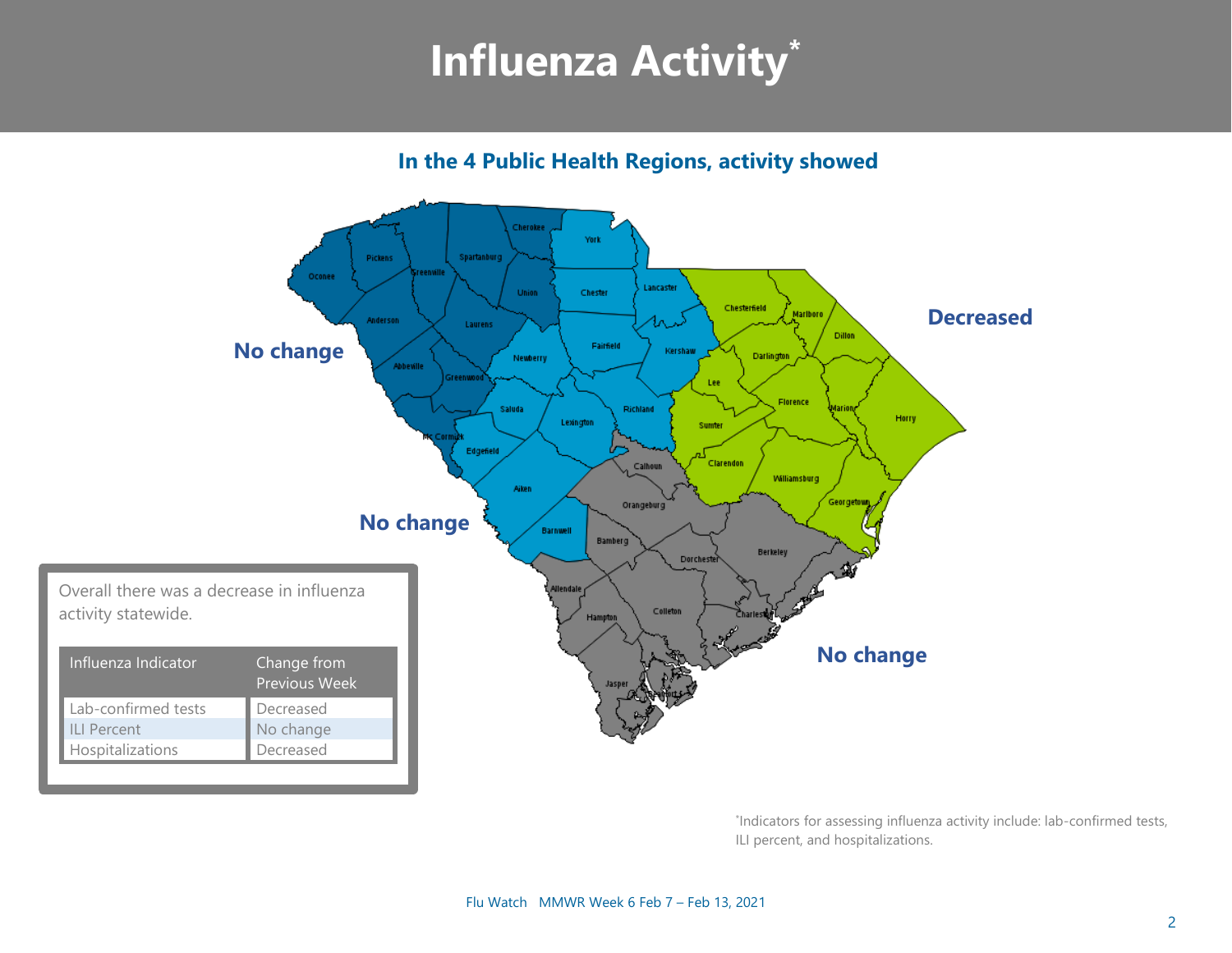### **Virologic Surveillance**

| Lab-Confirmed Influenza Cases by Influenza Type to Date* |                            |           |             |            |                     |  |
|----------------------------------------------------------|----------------------------|-----------|-------------|------------|---------------------|--|
|                                                          | No. of Cases (%)           |           |             |            |                     |  |
| <b>Influenza</b><br><b>Type</b>                          | <b>This</b><br><b>Week</b> | 2020-21   | 2019-20     | 2018-19    | 5 season<br>average |  |
| Overall                                                  | 3                          | 89        | 4190        | 1991       | 1959                |  |
| Influenza A                                              | 2(66.6)                    | 22(24.7)  | 2685(64.1)  | 1909(95.8) | 1479(75.5)          |  |
| A(H3)                                                    |                            |           | 29(1.1)     | 210(11.0   | 184(12.4)           |  |
| A(H1N1)                                                  | $-1$                       | 1(6.7)    | 597(22.2)   | 228(11.9)  | 210(14.2)           |  |
| $A(NS)^{**}$                                             |                            | 21(93.3)  | 2059(76.7)  | 1471(77.1) | 1085(73.4)          |  |
|                                                          |                            |           |             |            |                     |  |
| Influenza B                                              | 1(33.3)                    | 67(75.3)  | 1505(35.9)  | 82(4.1)    | 480(24.5)           |  |
| <b>B</b> (Victoria)                                      |                            |           | 196(14.1)   | 1(1.2)     | 40(8.3)             |  |
| B(Yamagata)                                              | $-1$                       | $-$       | 6(0.4)      | $-1$       | 9(1.9)              |  |
| $B$ (LND) <sup>+</sup>                                   | 1(100.0)                   | 67(100.0) | 1303 (86.6) | 81(98.8)   | 431(89.8)           |  |
|                                                          |                            |           |             |            |                     |  |
| <b>Influenza Virus</b><br>Coinfection <sup>§</sup>       | 0(0.0)                     | 5(5.6)    | 7(0.2)      | 9(0.5)     | N/A                 |  |
| Influenza/SARS-<br>CoV-2 Coinfection <sup>£</sup>        | O(0.0)                     | 15(16.9)  | 0(0.0)      | N/A        | N/A                 |  |

\*Data presented from previous influenza seasons represents the data from that season through the same week as the current season. Nationally, the influenza season begins with MMWR week 40 and ends with MMWR week 39. The 2020-21 influenza season began on September 27, 2020 and will end on October 3, 2021.

 $**$ NS – not subtyped  $+LND$  – lineage not determined

§Cases with more than one influenza A subtype in the same sample or with influenza A and B viral types in the same sample simultaneously.

£ Lab-confirmed influenza cases who also tested positive for SARS-CoV-2 virus from specimens collected on the same date.

#### **Laboratory-Confirmed Influenza Cases, by Virus Type**



A not subtyped  $\blacksquare$  A(H1N1)  $\blacksquare$  A(H3)  $\blacksquare$  B (lineage not determined)  $\blacksquare$  B (YAM)  $\blacksquare$  B (VIC)  $\blacksquare$  Co-infection

**Laboratory-Confirmed Influenza Cases, 2018-19 Season to Present**



A not subtyped  $A(H1N1) = A(H3) = B$  (lineage not determined) B (YAM) B (VIC) Co-infection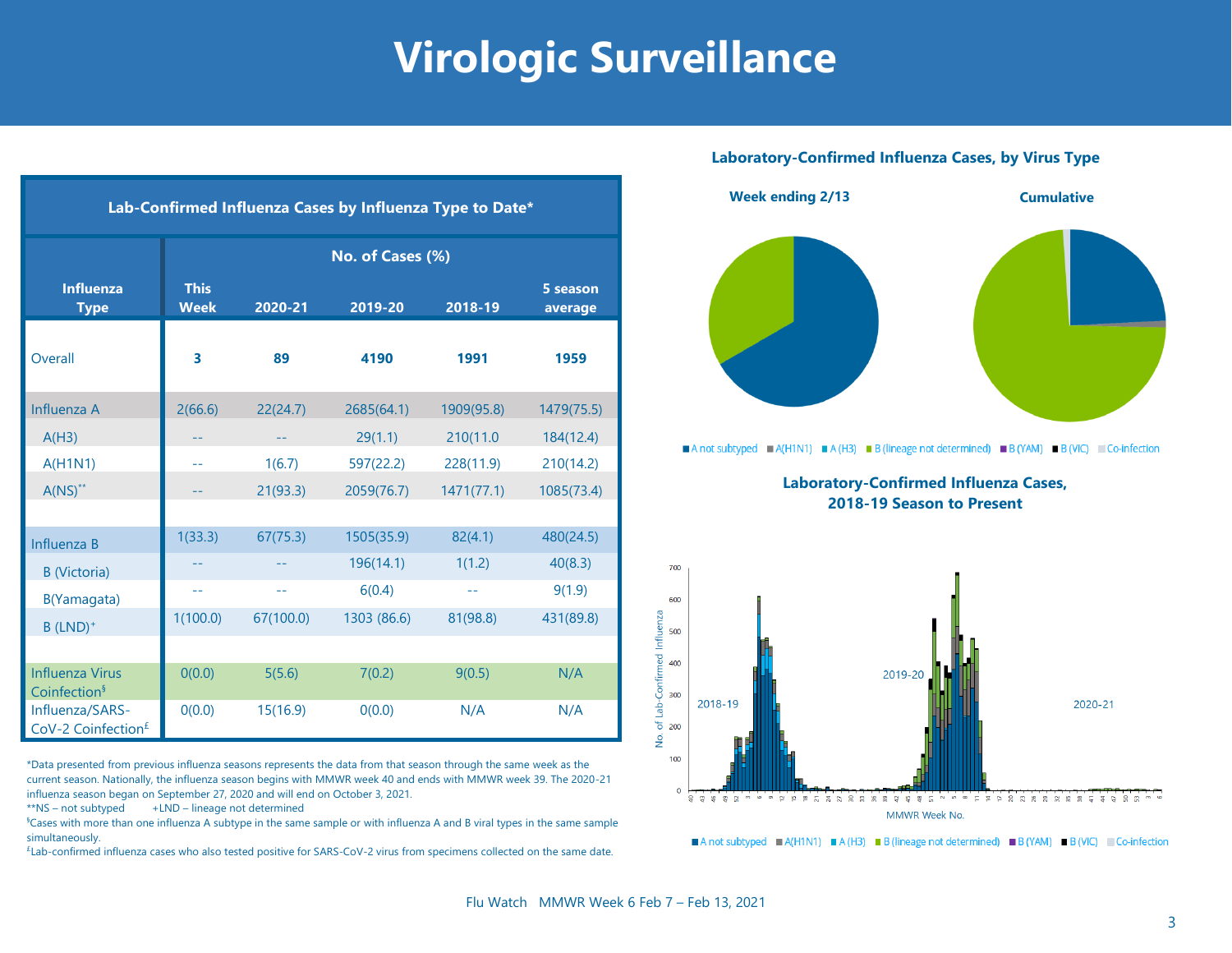### **Influenza-Like Illness (ILI) Surveillance**

This week, the ILI activity level was **minimal** and **2.1%** of patient visits to SC ILINet providers were attributed to an influenza-like illness. This is below the state baseline of **3.6%**.

Reports were received from providers in **12** counties, representing all DHEC Public Health regions.

\*\*ILI percentage is dependent upon the number of reporting providers and/or can vary by disease activity or the number of providers submitting reports.\*\*

**Percentage of Influenza-like Illness (ILI) Visits Reported by Sentinel Providers for Past and Current Seasons**







State ILI Activity Level by MMWR Week, 2016-17 Influenza **Season to Present** Season to Present **State ILI Activity Level by MMWR Week, 2016-17 Influenza**



**ILI ACTIVITY LEVELS: MINIMAL LOW MODERATE HIGH**

Flu Watch MMWR Week 6 Feb 7 – Feb 13, 2021